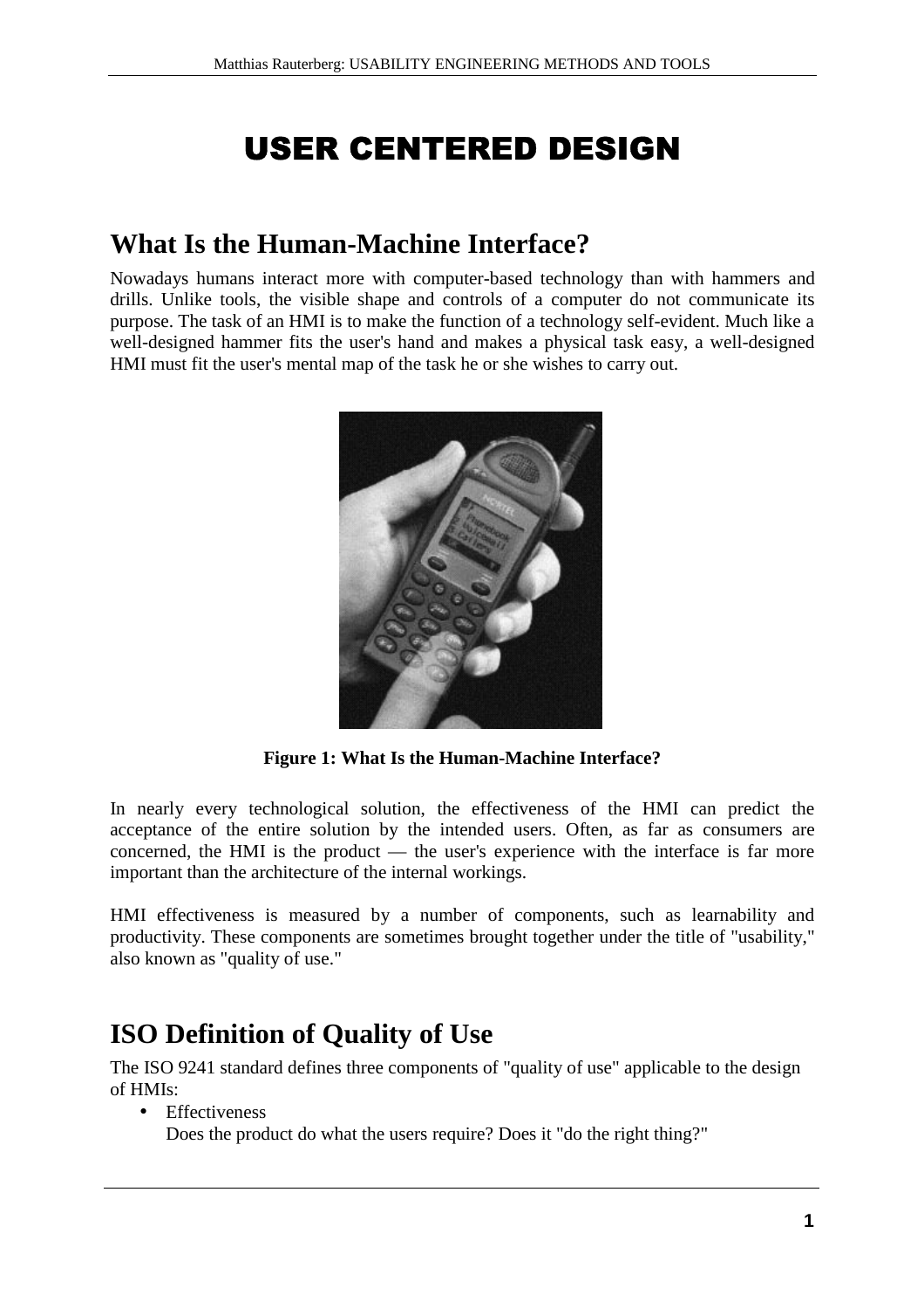• Efficiency

Can the users learn the HMI quickly? Can they carry out their tasks with minimum expended effort, including a minimum of errors? Does it improve the productivity/effort ratio? Does it "do things right?"

• Satisfaction Do users express satisfaction with the product? Does the new product reduce stress? Do the end users now have a more satisfying job?

## **Usability Engineering**

These components are not intrinsic qualities of a product. The designer cannot take a tape measure to an HMI and measure its effectiveness, efficiency, or satisfaction scores. Effectiveness depends on the users' intentions, goals, or tasks; efficiency depends on users' understanding of the product and on their previous experience; and satisfaction can only be expressed by the users.

As a result, the unifying principle of design techniques that deliver usable products is that each recognizes the need to keep users at the center of the process. The overall design process that brings these techniques together is known as "usability engineering."

## **Usability: Why Is It Important?**

In an increasingly competitive marketplace, those products and services that do not meet customer needs fail. Ease of use is a real user need and most product reviews, whether in consumer magazines or professional journals, usually compare products based on their usability. Research also shows that about 50% of the code in new software applications is devoted to the user interface, making it a significant cost component. Finally, applications have become increasingly complex — and delivering this increased complexity while maintaining ease of use is a challenging endeavor.

The importance of usability will vary from product to product. For safety-critical applications such as nuclear power station management or air traffic control, usability is crucial. Where a high value is placed on productivity, or perhaps a high cost is associated with human error (such as a financial dealing room or telecommunications network management center), usability is key as well.

In marketing terms, where significant additional revenue will be generated from increased usage (for example, telephony services), usability is also a priority.

## **Usability Engineering Principles**

### **Principle #1: Know Your Users**

Three simple design principles which underlie the development of products and services ("Know Your Users," "Involve Users Early And Continuously," and "Rapid And Frequent Iteration Towards Measurable Usability Targets") will be outlined in this and the following two modules. The next module, "The Usability Engineering Lifecycle," shows how these three design principles are kept in focus by specific activities during development.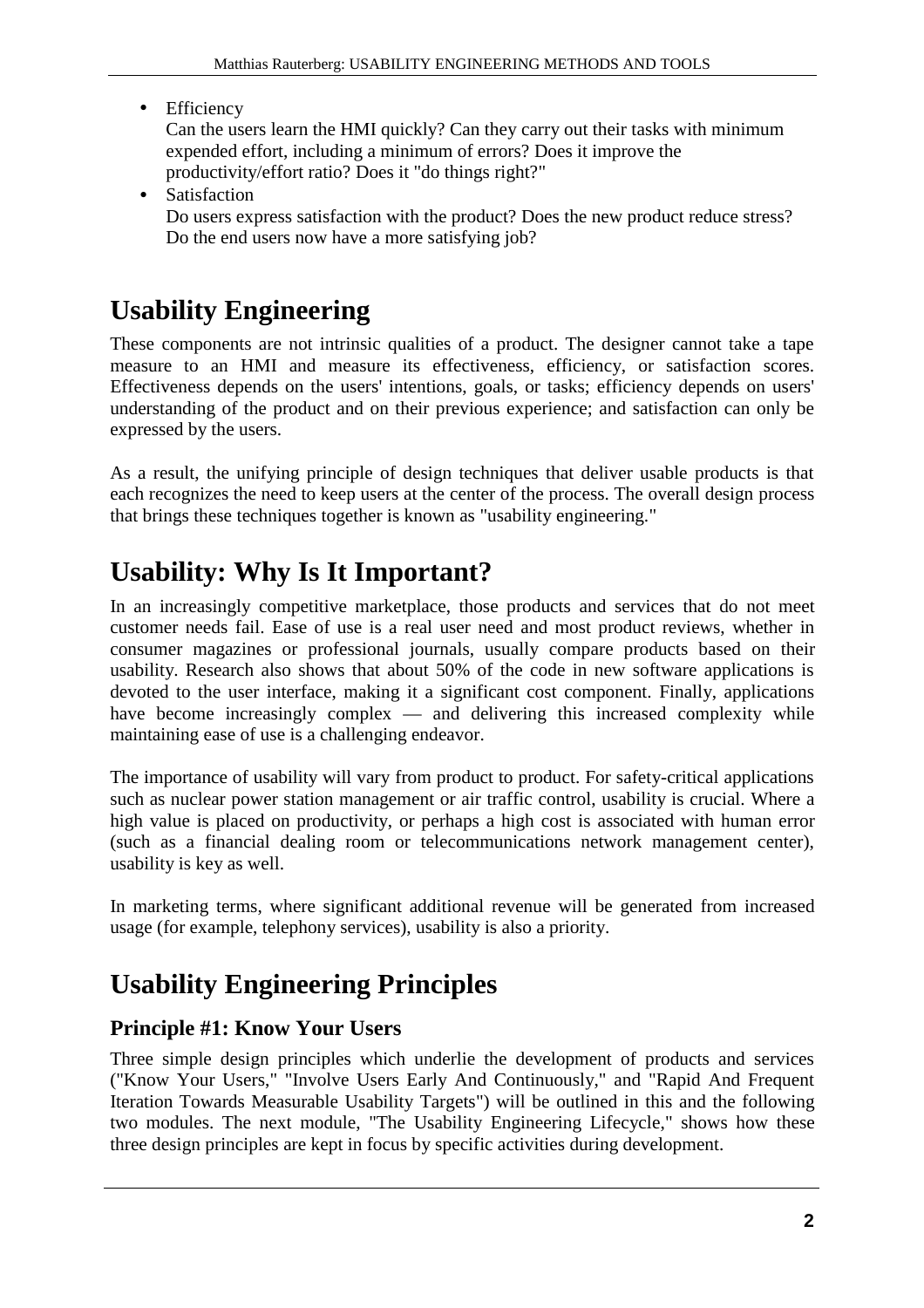The best way to meet users' needs— including usability— is to understand the users intimately. A user-centered approach assumes that although people vary widely, they all have particular needs that must be met. For example, where a business process is being automated, instead of automating whatever can be automated and leaving the remaining tasks to the users, a user-centered approach will assign specific tasks to the users and the system, taking into account the users' needs.

Users can often be a source of product improvement and innovation— especially lead users and early adopters. The most difficult and demanding customers often become the best partners for product improvement. Users will often use products in ways that were never intended nor expected—these uses and abuses, and the problems users have as a result, often sources of inspiration for improvement or differentiation.

Users are experts in their requirements—they understand their goals and their tasks, they know the objects and artifacts they produce and use, the work-arounds they invent (not just the official, formal procedures), and the problems they have. However, users are not always good at describing, explaining, or predicting their behavior, and users do not often make good designers, so they have to be involved in effective ways.

In particular, users develop their own conceptual model of their work. This conceptual model is *never* the same as the designer's model. Users *always* behave in surprising ways, which is why they must be involved in the design process. A successful HMI maps the users' conceptual model directly onto the software or hardware so that the user may not even be aware of the HMI components.

#### **Who Are the Users?**

The first issue to be resolved is how to choose which users will be involved in the design. For consumer products, the answer will lie in the demographics of the target user population. For business productivity applications, target users are often easier to define, although sometimes more difficult to access or to involve in the design process.

For almost all products, there will not be a single user or user role. Although the end user may be the primary person affected by your design, there will also be secondary users—people who have requirements which need to be taken into account in the design and who are affected by the design even if they do not actually press the keys. The task of identifying the users and their different requirements is known as "stakeholder analysis."

For example, in a call-center for customer assistance and queries, the call-center operators are the primary users, but the call-center managers and the customers who call are other stakeholders. Similarly, the people who decide to buy a videoconferencing service for a major corporation are often not the people who have to use it, but both of these stakeholders—the users and the choosers— have important needs that need to be met.

During the early gathering of information, designers will start to understand the users' range of concerns, goals, and priorities. It is often helpful to develop a series of stereotypes imaginary individuals whose life details and images are representative of the main user population. Developers and users alike can often relate to these portraits more easily than to dry statistics. These imaginary individuals can also star in the storyboards and scenarios that are used to gather users' requirements and explore solutions, as will be described later.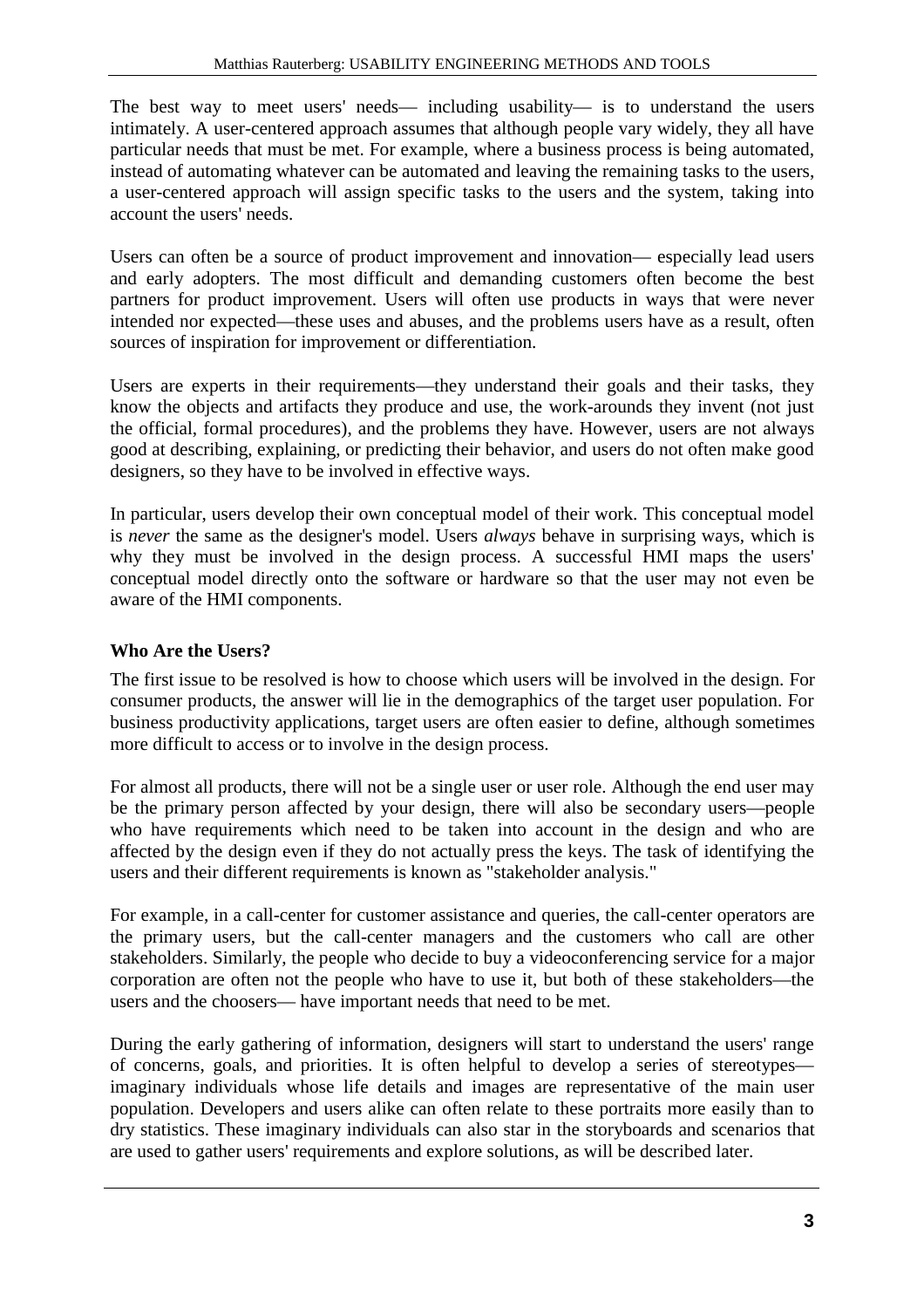### **Principle #2: Involve Users Early and Continuously**

Early design decisions are usually those concerning the product concept, its architecture, and its priorities. As a result, these are the decisions which are the most costly to change later. If these decisions are not user-centered, the end product will not be usable. For example, adding well-designed icons to a flawed menu structure will not rescue a poor product.

For this reason, users should be involved as early as possible in the design process. Users usually contribute to early efforts to gather information, through observation, by the use of questionnaires, focus groups and interviews, or through more detailed task analysis. At this stage, designers will be building models of the users' domain and establishing task priorities and relationships. As was noted, users may not be good at articulating their requirements or describing or predicting their own behavior. For this reason, field observation of user behavior is often most effective.

Users are also better at critiquing an existing HMI than designing one from scratch. But user involvement must be cost-effective. Simply placing users in front of a new application and asking for improvements will lead to an unprioritized wish list. This is why prototyping is crucial. Users should be given a number of alternative designs — whether high-level or detailed — to compare and critique. The alternatives will help them generate more ideas and also show that their comments are welcome and useful.



**Figure 2: Involve Users Early and Continuously** 

As the design becomes relatively stable, user activities are aimed at refining and validating detailed design. Usability testing becomes most effective when measuring performance and productivity, including error rates and causes, and validating terminology and icons.

Typically, users will be asked to carry out specific tasks designed to test parts of the interface or to address particular design issues which could not be resolved earlier. Well-designed user trials will get maximum results for the time and effort invested by designers and users.

#### **Principle #3: Rapid And Frequent Iteration Toward Measurable Usability Targets**

The key to involving users is to take an iterative approach. Each iteration is an opportunity to bring in real users and evaluate different aspects of the evolving product. Early iteration prevents major architectural decisions from leading the development down erroneous and costly paths. Iteration should start as early in the development cycle as possible, with "lo-fi" prototypes, often pencil and paper designs that can be changed quickly.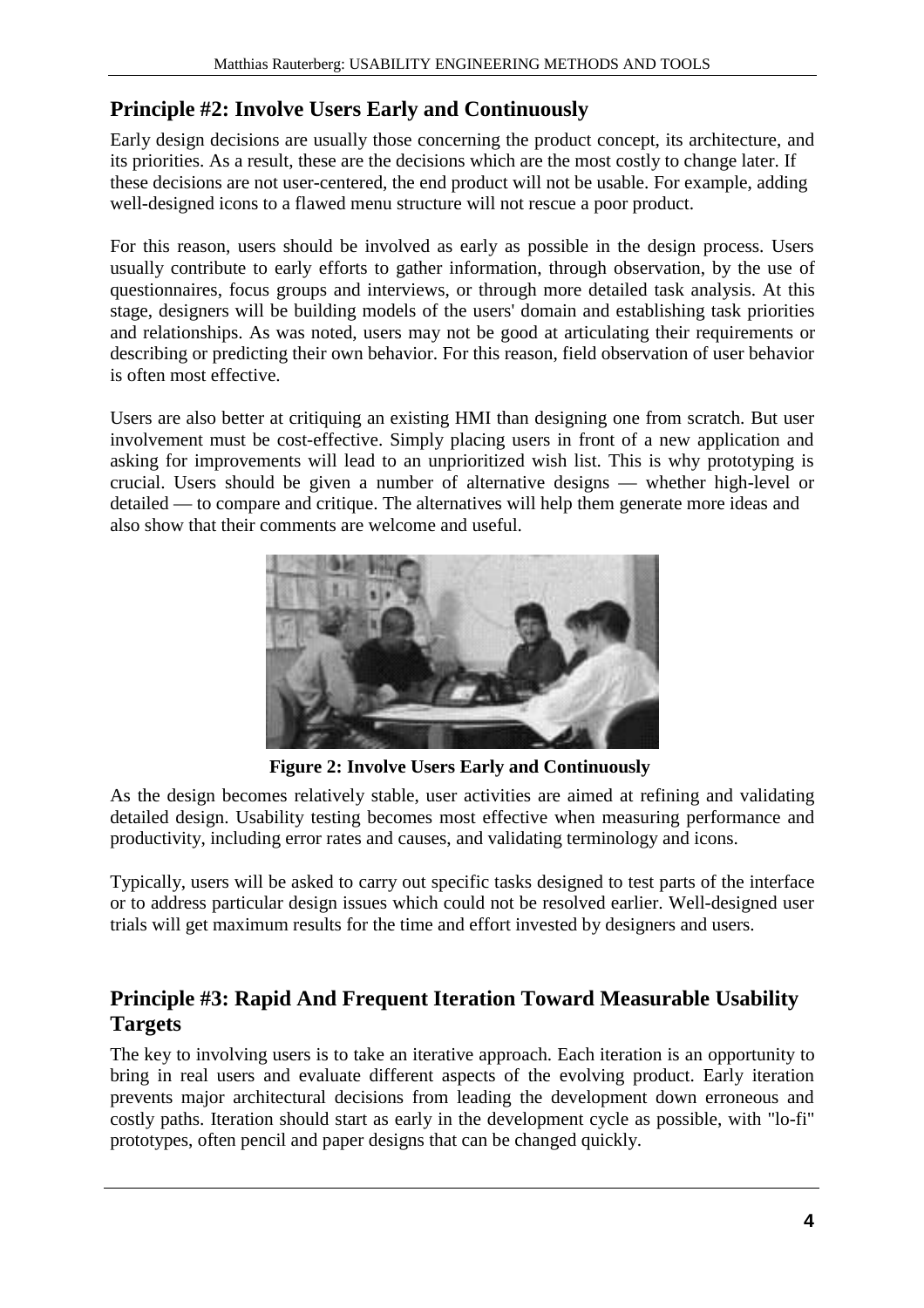If a physical product is being designed, then card, foam, or plastic models should be built to test acceptability of size, weight, and shape and to ascertain the location of main components. One potential downfall is that with iteration it is difficult to know when to stop. Each iteration needs to be focussed on a desirable target and should improve the design. Usability metrics are the key, derived from an understanding of the users' priorities, the main tasks they will carry out, and the desired productivity. Even if a development is "time-boxed," with a prespecified number of main iterations, there should be some minimum usability acceptance criteria.

## **The Usability Engineering Lifecycle: Requirements Gathering and Rapid Prototyping**

Many techniques have been employed in usability engineering, and user involvement can range from simple consultation to participatory design in which end users become part of the design team. As this tutorial is aimed at newcomers to usability engineering, only the core activities of a usability engineering lifecycle will be described.

The basic usability engineering lifecycle contains four phases, as shown in Figure 3. An initial intensive requirements gathering phase is followed by a series of rapid iterations between prototyping and user testing before final implementation. Field implementation then becomes a source of requirements for future products, and the cycle repeats.





### **Requirements Gathering**

There are three primary activities in the requirements capture phase: user observation, interviewing, and task analysis, often carried out in that order. Other techniques, such as focus groups, questionnaires, and surveys, may be employed. Additional information on potential product features may be obtained from user groups, from sales and marketing forces, from maintenance engineers and help lines, and from analysis of competitors' products.

A stakeholder analysis should first be carried out to ascertain which parties' requirements should have a bearing on the design. Other stakeholders then need to be involved in the design process. Stakeholder analysis can radically change design acceptance criteria. For example, with increasingly powerful and reliable telecommunications technology, maintenance costs are becoming a more significant cost factor. A new feature's value may need to be traded off against its potential to demand increased maintenance.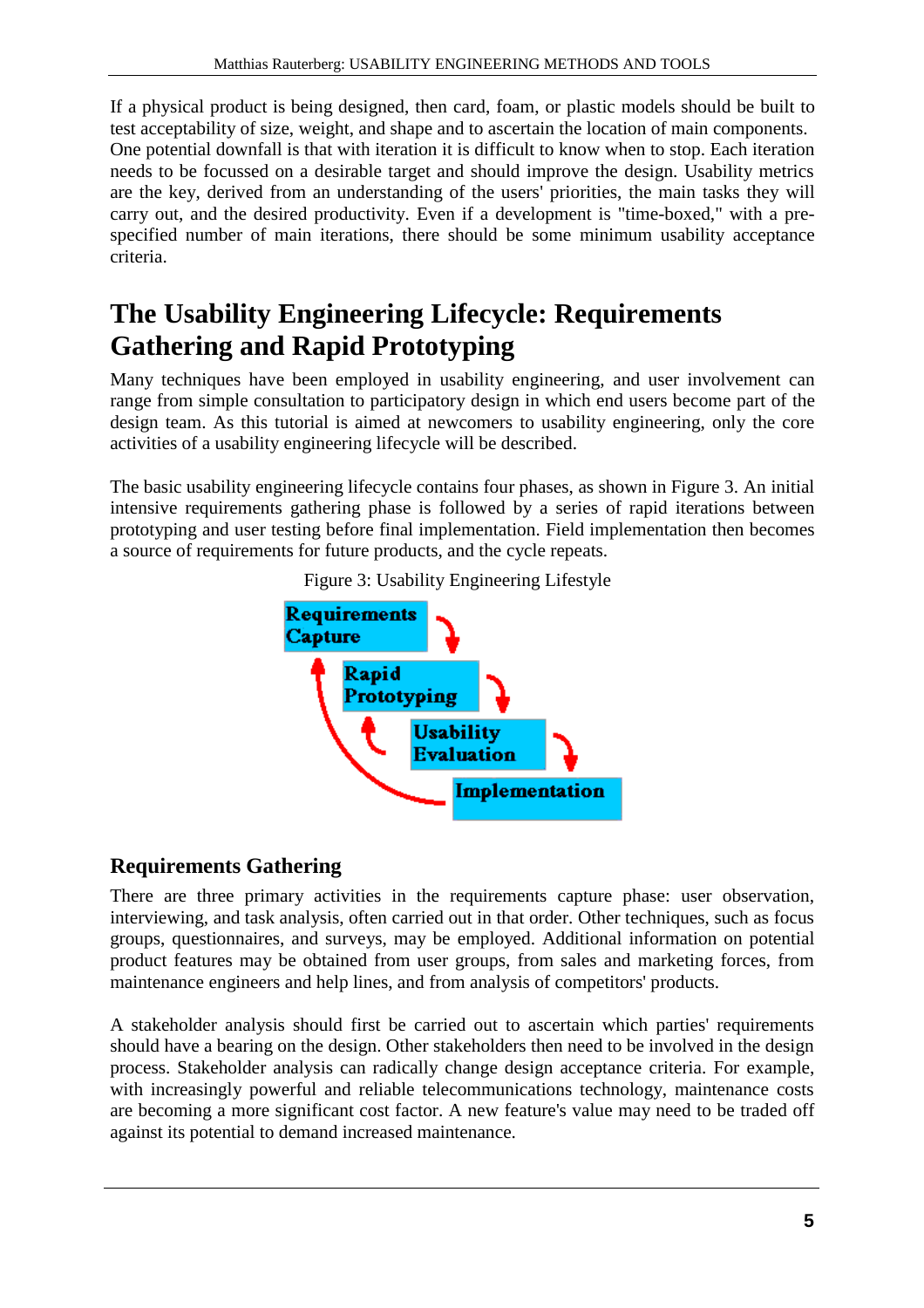User observation will be the designer's primary source for a model of the users' domain, main tasks, and priorities. Observation is especially helpful in studying work habits of which the users themselves may not have been aware such as "work-arounds," failures, and exceptions. When looking for innovation, these breakdowns can be a rich source of new product ideas.

Observation gives the designers access to informal work practices — for example, observing the decisions made and the work conducted in the corridors, rather than by the formal corporate process. Observation will also bring to light the work context around use of a particular product or application and the relationship of the use of the product to other products. Interviews with users about their work will typically be semi-structured and focused around the designer's agenda but will allow the focus of the investigation to change.

There are many different task analysis techniques, usually involving a more formal and detailed interaction with users. The designers may ask users to carry out tasks while describing what they are doing and why, or the designer may even run through some user tasks, with users commenting and guiding. Video records of such sessions are often kept, so that the designers can refer back to them. One successful task analysis technique involves asking pairs of users to carry out a task, forcing the users to communicate with each other to complete the task. Formal task documentation, such as existing training material or company process descriptions, will be valuable at this stage, but the designer must still take into account the informal activities of users.

The results of task analysis typically describe:

- Roles and related tasks
- Sequences of events and relationships between them
- Objects involved in tasks and their attributes, including flow of information via paper and electronic documents, etc.
- Users' actions and resulting behavior
- Breakdowns and problems
- Users' terminology

This phase can produce large amounts of information, making it easy to lose sight of the main user priorities. One of the best techniques for ensuring continued focus on key user requirements is to capture main priorities in "scenarios." Scenarios are vignettes or stories, often produced as storyboards or short videos, which are taken from the task analysis and observation. They characterize the target user population (the stereotypes mentioned earlier), distill the key user tasks, incorporate critical design qualities, and communicate main product features.

### **Rapid Prototyping**

Requirements capture obviously demands users' involvement. However, the design activities that follow requirements capture have traditionally failed to continue this user focus. Iterative development, by employing prototypes, is the key to ensuring that users remain at the center of the process while the product is being refined and cost trade-offs are being made. Users also often find it difficult to understand written specifications and prefer to critique rough prototypes.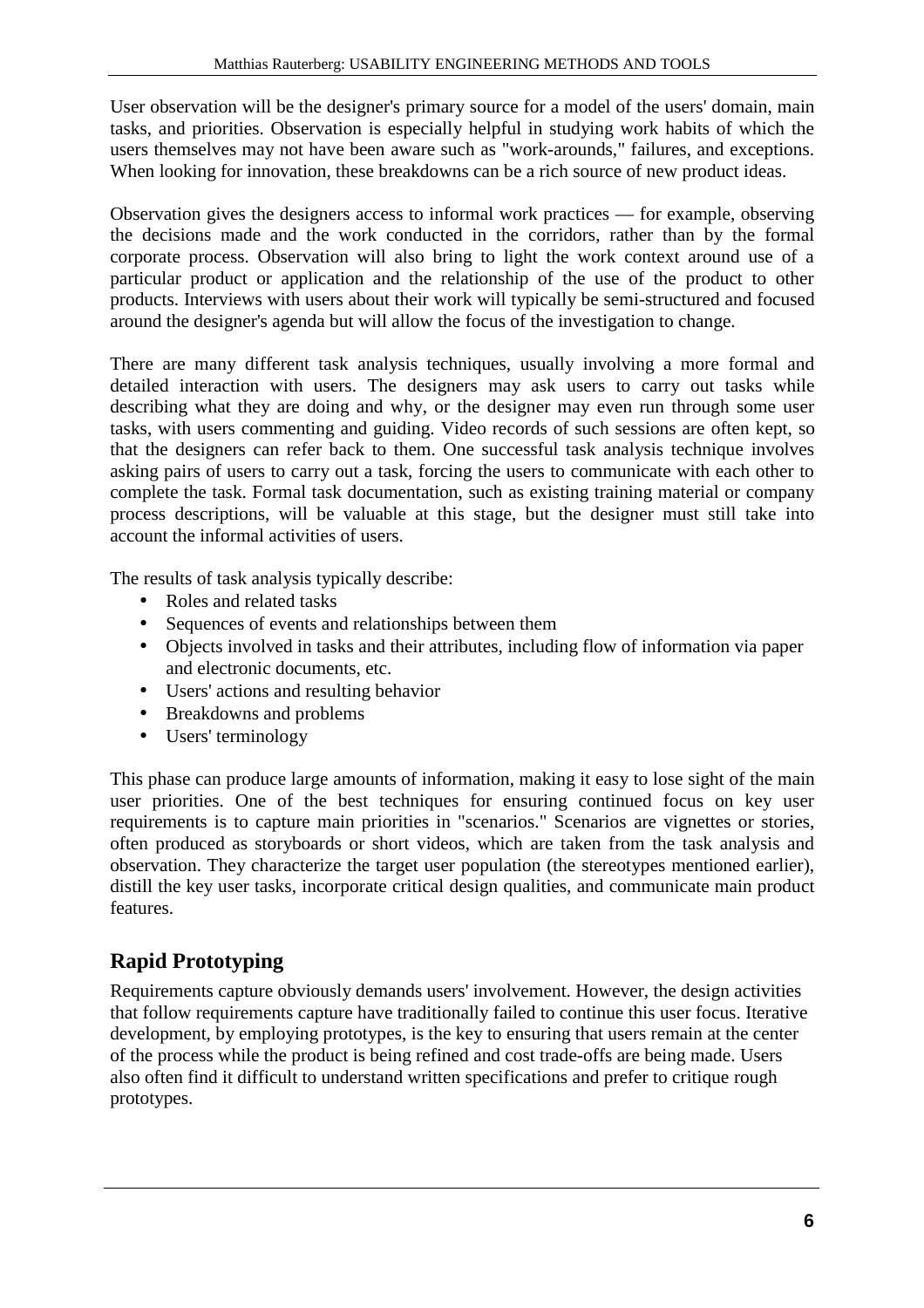#### **Early and late prototypes**

There are two kinds of prototypes, each with a different purpose. Early prototypes are used to validate the designers' understanding of the users' domain and to explore design alternatives. These prototypes should be partial, cheap to produce, and discarded frequently. Later prototypes are evolutionary and are gradually refined to become the finished product.

Early prototypes should be "lo-fi," such as paper-and-pencil prototypes of user interfaces or inexpensive mock-ups of hardware. These lo-fi prototypes are important because they allow users to be involved early in the process and because users will feel better able to critique artifacts which are obviously unfinished. Producing high quality prototypes at this stage is inappropriate and can divert effort from the main design issues onto small details.

When the main design issues are relatively stable, or when a pre-defined project deadline has been reached, a prototype will be produced which is to be refined into the final product. This prototype will need to be robust, reliable, and meet software design quality requirements. Users still need to test and critique this prototype, as there will still be design trade-offs and probably some HMI compromises to be made which will affect end users.

With this understanding, software tools such as Visual Basic, Supercard, or Macromedia Director may be used for prototyping. The World Wide Web is a useful prototyping medium, as HTML and JavaScript are easily changed and immediately accessible from a range of platforms.

#### **Horizontal and vertical prototypes**

Prototypes also come in horizontal and vertical varieties. Horizontal prototypes are broad but shallow, showing the range of facilities or features available without implementing any of them in depth. Vertical prototypes implement features in depth without necessarily illustrating all of those available. Most prototypes should be a hybrid, showing a broad range of intended features and implementing the key ones in depth.

#### **Prototyping the whole product**

If some "moments of truth" — important stakeholder interactions which are critical to the success of the product — have been identified, then it is quite appropriate to prototype these interactions as closely as possible, even if these are not directly concerned with the HMI. These situations should already have made their appearance in the scenarios used to focus design priorities.

For example, for a product sold mainly through retail outlets, observing buying behavior with a mock-up of the new product packaging on a shelf alongside competitive products will more accurately reflect potential buying behavior than questioning buyers about their likely behavior. Similarly, installation can be a moment of truth, as it brings together all the elements of the product in an important interaction that can set the tone for the customer's future perception of the product and manufacturer/supplier.

The user manuals, helplines, and other support also make up a vital part of the whole product. The user guide should be prototyped and tested in parallel with the product, not written as an add-on to try to cure usability problems. Similarly, the user guide need not be "idiot-proofed" but should adopt diverse strategies to installing and learning a new product.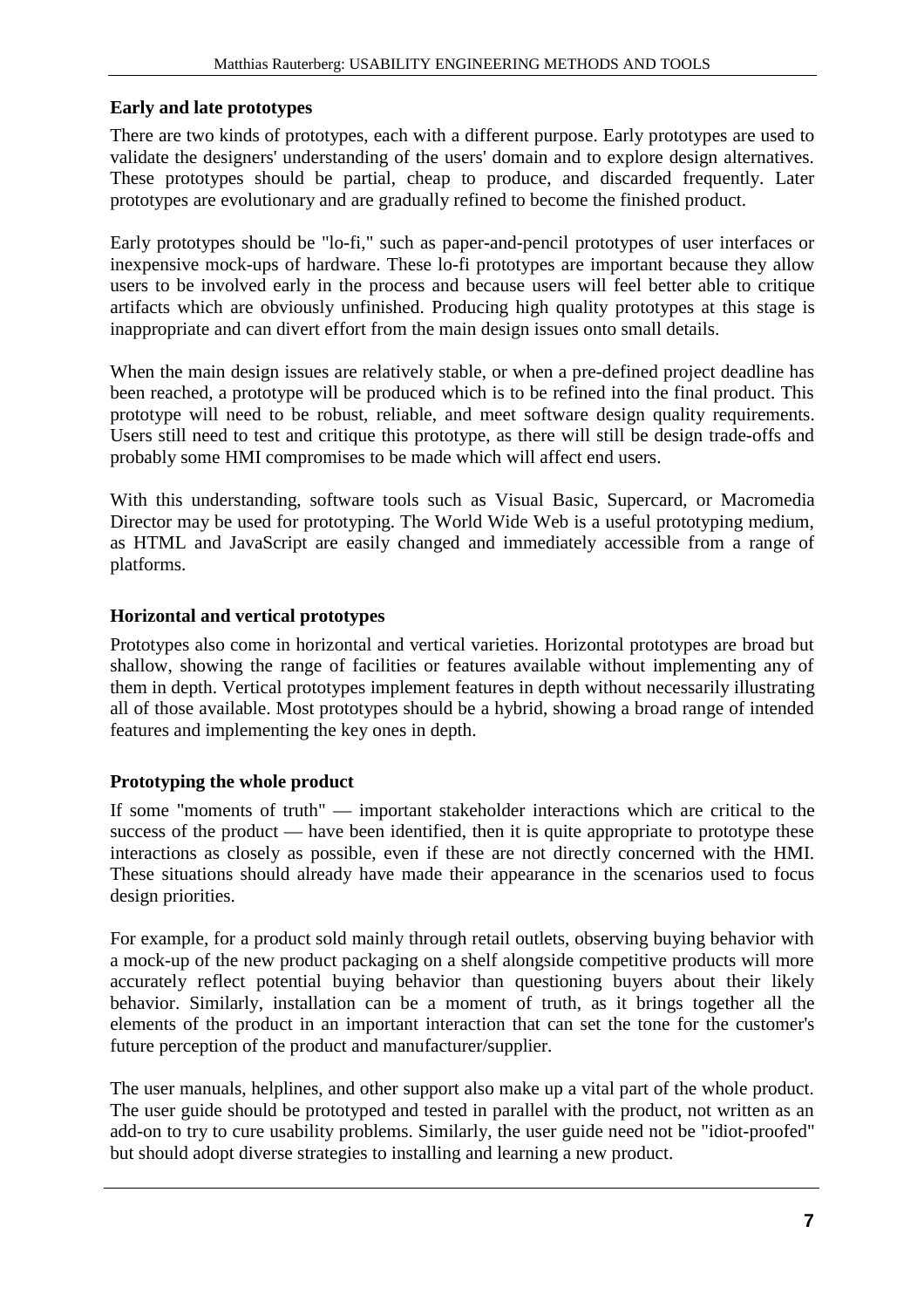#### **Managing the prototyping process**

The two main challenges with a prototyping approach are, first, ensuring that each prototype is an improvement over the previous version and, second, knowing when to stop. In order to manage these issues, it is important to set minimum and desirable usability performance targets as well as cut-off dates for iteration.



**Figure 4: Usability Evaluation**

Usability targets should correspond to the key scenarios that have been articulated. The actual values will be based on comparison with competitors' products, with previous versions of the product, or perhaps with the manual performance of a task which is being automated.

Usability targets may be at different levels of detail (see examples).

Each usability target should include:

- the target users (stereotypes)
- the task or activity being carried out
- the relevant product features
- relevant aspects of the environment

Two examples of usability targets:

- ♦ "Target market segments must be able to make their first telephone call within 5 minutes of opening the product packaging in the home."
- ♦ "A network manager with at least 2 years experience, and with no measurable red-green visual deficiency, must be able to detect 99% of critical errors represented by color change from [rgb values to be defined] of a one-pixel wide line connecting nodes on a visual display [specify makes], in lighting conditions representative of operations center X, over a 1-hour period of typical peak hour traffic."

#### **The Usability Trial**

A prototyping approach allows the usability metrics to be monitored constantly, from the moment that the relevant product feature has been included until the desired target has been reached. In a typical usability trial, which is usually recorded on video, users will be asked to carry out specified critical tasks. The session may conclude with a questionnaire or debriefing interview. Typical usability targets will refer to time of completion of a task, number of errors made, or quality of completed task. The usability trial, however, is also an opportunity to obtain users' subjective reactions to the prototype and to follow up on marketing issues where appropriate.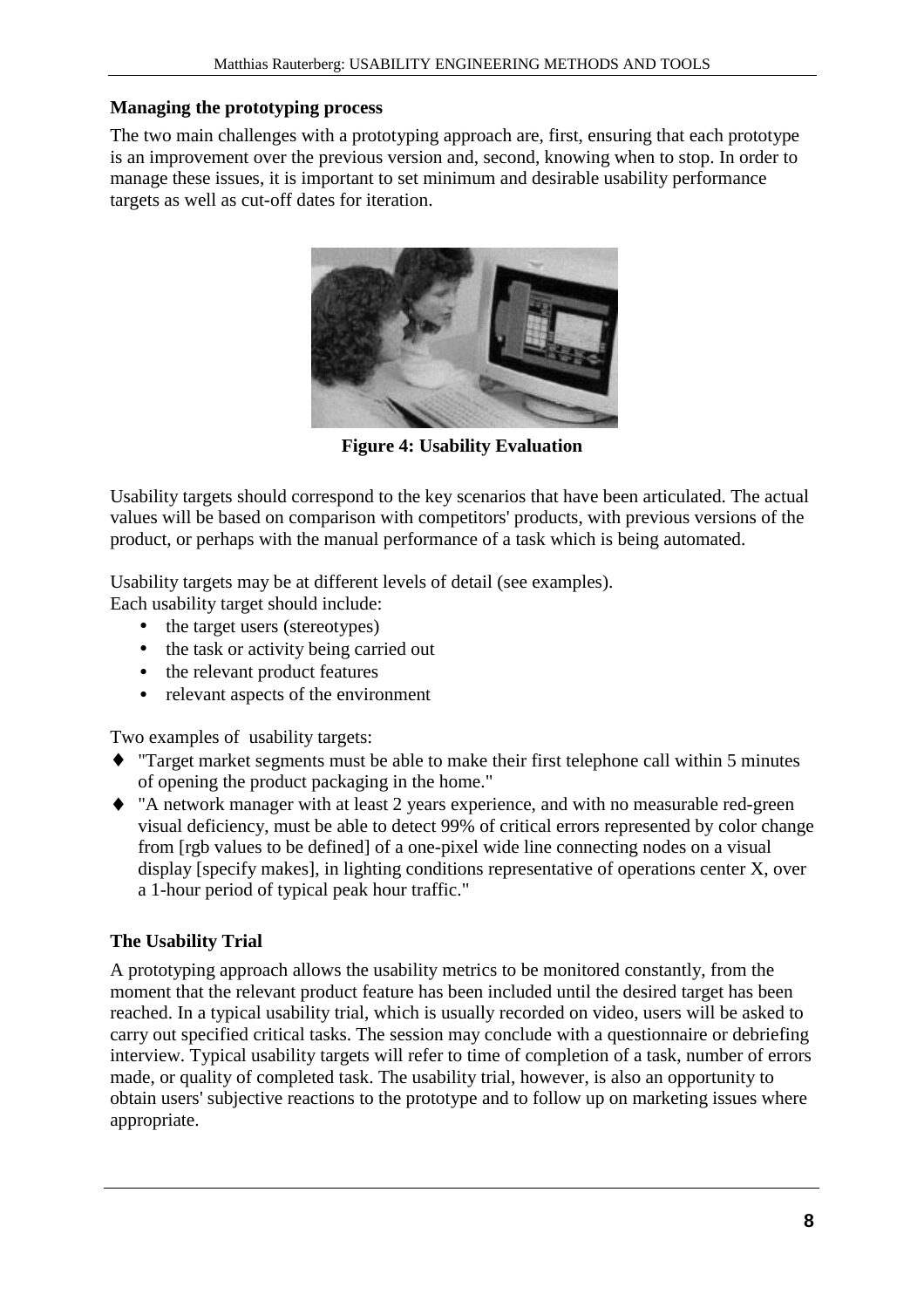Usability trials often take place in laboratory conditions when the measures need to be precise and the environmental conditions carefully controlled. However, field tests will more accurately reflect the end use situation.

#### **Implementation**

The heart of the user-centered usability engineering process is the cycle between prototyping and evaluation. However, sooner or later — ideally triggered by achieving the usability targets — the product is implemented and there is a greater investment in packaging, marketing, production, selling, and maintenance.

Implementation can be seen as an evolution of the prototype-evaluation cycle, moving out of the development laboratory and into the marketplace. Every product can be seen as a set of hypotheses with the ultimate test of success being profitability.



**Figure 5: Implementation**

In theory, all key issues should have surfaced during the previous design activities. There are always last-minute trade-offs to be made in implementation, however, and surprises which only emerge when a product finally goes to market. At least with a user-centered design approach, these further trade-offs can be made while keeping in mind the user priorities outlined earlier in the process.

Continuing the product evaluation activities post-launch will also help capture any surprise issues as soon as possible and give quick feedback for the next version of the product. Post-launch there are also rich new sources of data to be exploited from the sales force, retail, and distribution channels, from trade reviews and user groups, from maintenance engineers, and from customer help-lines.

### **Project Post-Mortems**

Project post-mortems are not frequently carried out, but should be viewed as an opportunity to answer questions such as:

- Did the product really meet the targets?
- Were these the right targets?
- What trends will change the targets for the next generation?
- What are the unexpected field issues?
- What are the key manufacturing and distribution issues?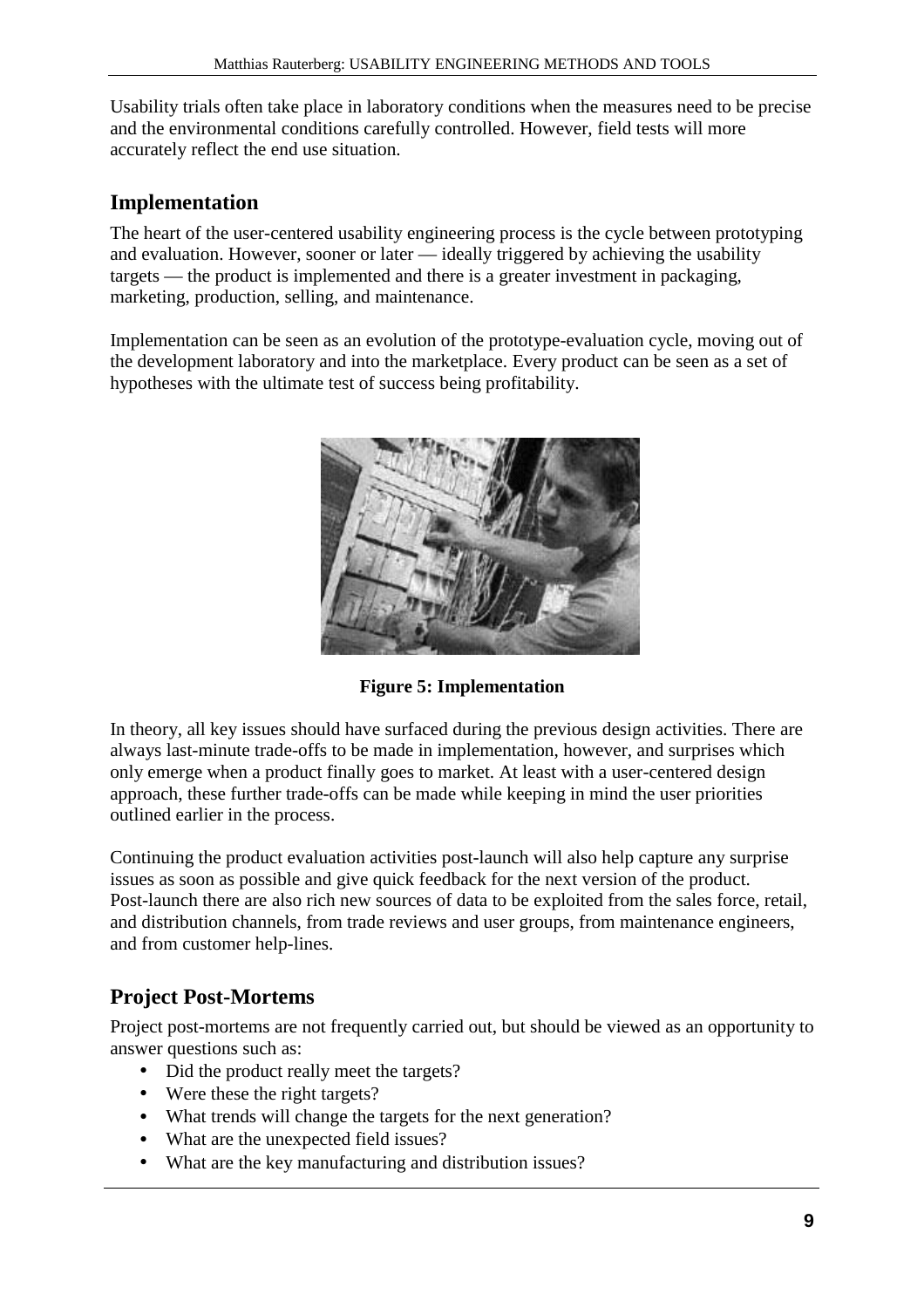Project post-mortems and the continuation of the prototype-usability evaluation cycle into the marketplace improve the design process on its next cycle.

## **Where to Find Data on Usability**

#### **Books**

Bias, R. G. and Mayhew, D. J. *Cost-Justifying Usability.* Boston: Academic Press, 1994.

- Kirwan, B. and Ainsworth, L. K., Eds. *A Guide To Task Analysis.* London: Taylor & Francis, 1992.
- Nielsen, J. *Usability Engineering.* London: Academic Press, 1993.
- Norman D. *The Design Of Everyday Things.* New York: Doubleday, 1990.
- Rubin, J. *Handbook Of Usability Testing: How To Plan, Design, And Conduct Effective Tests.* New York: John Wiley & Sons, Inc, 1994.
- Winograd, T. *Bringing Design To Software.* New York: ACM Press and Addison, 1996.

### **International Standards Organization (ISO)**

- ISO 9241 "Ergonomic Requirements for Office Work with Visual Display Terminals," produced by ISO Technical Committee 159, Signals and Controls Group 4, Working Group 5 (TG159/SC4/WG5). Covers many areas from task, keyboard, and workplace requirements, to providing guidance on dialogue design, menu design, and the use of color. Part has been implemented in European legislation (Directive 87/391/EEC).
- ISO 14915 standard on multimedia, also produced by TC159/5C4/WG5. Covers design of controls and navigation, media combination/individual media requirements, and domain specific multimedia aspects.

ISO-lEG Joint Technical Committee 1 is a combined activity of ISO and the International Electrotechnical Commission. Working Group 9 of Sub-Committee 18 is developing standards in keyboard layout, dialogue interaction, and symbols. Its work includes:

- ISO-lEG 11581 "Graphical Symbols on Screens."
- ISO-lEG 13714 "User Interface to Telephone-Based Services Voice Messaging Applications."
- ISO-lEG 11580 "Names and Descriptions of Objects and Actions Commonly Used in the Office Environment."

More information may be found at the ISO web site http://www.iso.ch.

### **American National Standards Institute (ANSI)**

- ANSI/HFES 200 "Ergonomic Requirements for Software User Interfaces." Extends ISO 9241, including a chapter on guidelines for making user interfaces usable for people with disabilities of different kinds, written in response to the Americans with Disabilities Act.
- The Information Infrastructure Standards Panel (IISP) was set up under ANSI to accelerate the development of standards which will be crucial to the building of the United States' national information infrastructure and the taking of a global perspective.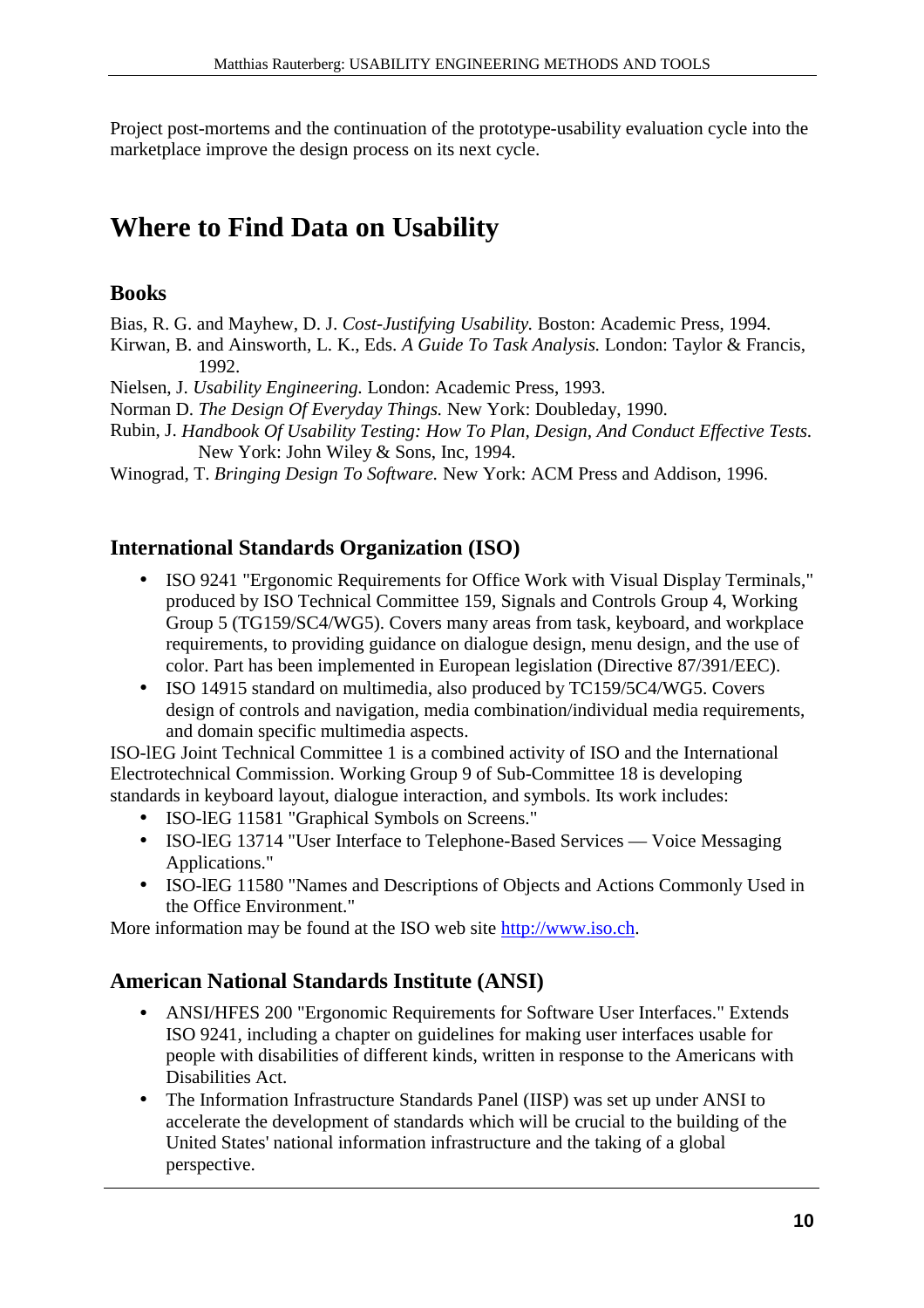• ANSI T1M1.5 provides technical contributions on "Telecommunications Architecture, Interfaces, and Protocols" to Study Group 10 of the International Telecommunications Union

More information may be found at the ANSI web site http://www.ansi.org.

### **Organizations And Conferences**

The main international organization is the SIOCHI (Special Interest Group in Computer-Human Interaction; home page: http://www.acm.org:82/sigs/sigchi) within the ACM (Association for Computing Machinery). There are many national and local groups within SIGCHI and affiliated to it, for example, the Usability Professionals' Association (http://www.UPAssoc.org). There are also many national and international human factors groups; examples are the North American Human Factors and Ergonomics Society (LIFES) and the United Kingdom's Ergonomics Society (http://www.ergonomics.org.uk). Most of these societies have special interest groups focusing on telecommunications, for example, the communications technology group within the LIFES. Apart from local conferences, the two main international conferences are the annual CLII conference and Human Factors in Telecommunications, held every 2 or 3 years.

### **Web Sites**

The World Wide Web is becoming an increasingly valuable source of research information. In addition to the sites listed above, the following sites are great places to start an exploration of the latest global research and practice in usability engineering and good HMI design.

- AGM SIGCHI home page: http://www.acm.org:82/sigs/sigchi
- The human-computer interaction virtual library at: http://web.cs.bgsu.edu/hcivl
- The University of Delft's UI Design pages: http://www.io.tudelft.nl/uidesign

### **World Wide Web Consortium (W3C)**

W<sub>3G</sub> is responsible for defining Internet-specific standards, including the HTML hypertext formatting language.

More information may be found at the W3C web site http://www.w3.org.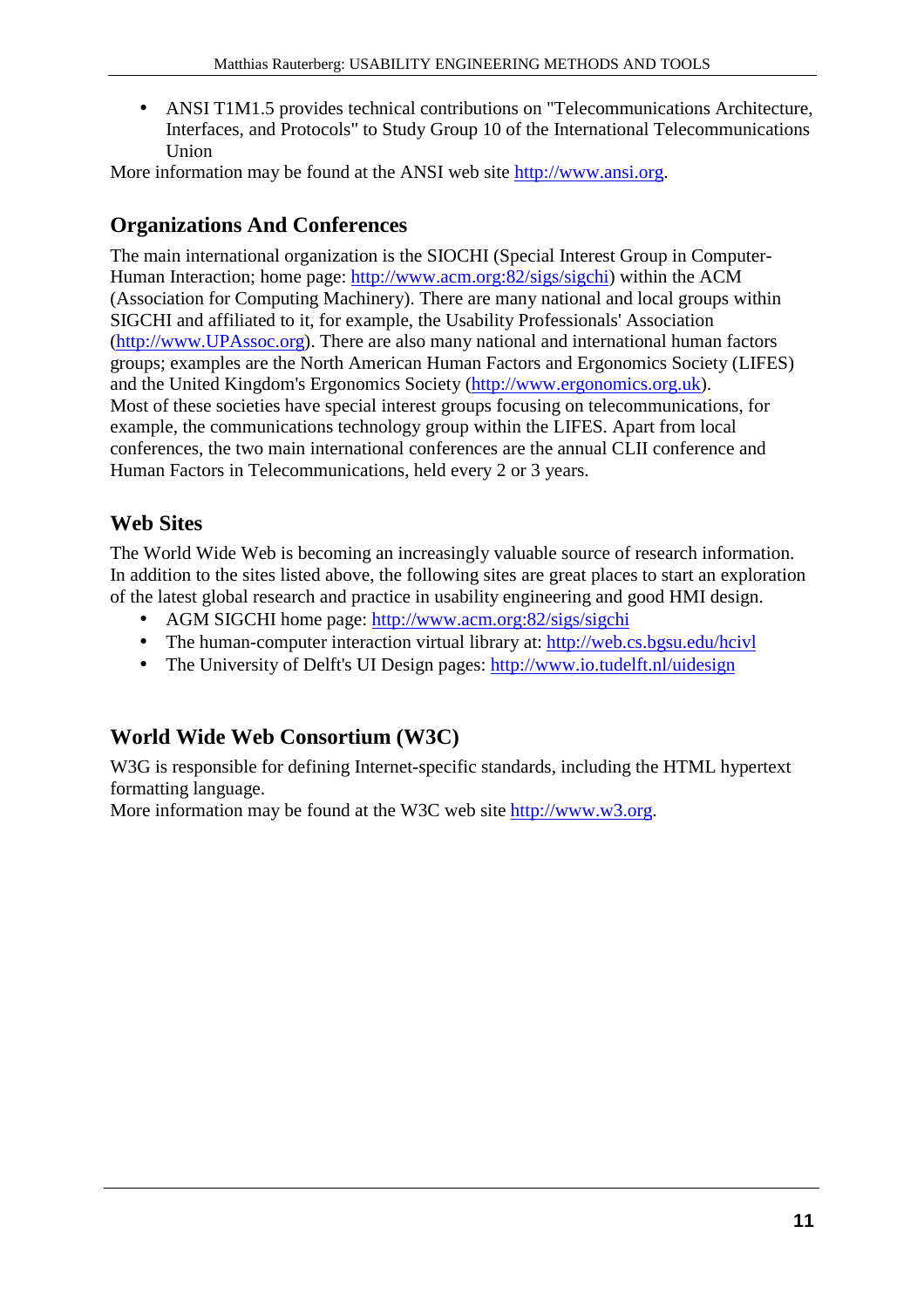## USABILITY ENGINEERING IN PRACTICE

## **What Is Usability Engineering in Practice?**

Four assertions conspire to make usability a key pursuit in today's software development:

- Human beings are remarkably similar
- Computer programmers are human
- Human beings are remarkably different
- Product development resources are finite

Human beings are seductively similar — most of us have two functioning eyes, arms and legs; fingers roughly the same size; memory capabilities ranging only from fair to "I wish it were better." And so, because programmers are human, they have the perfectly understandable tendency to think that if they can figure out how to use some computer application, other humans will likely be so able.

However, these human similarities are illusory. In fact we are remarkably different in our cognitive capabilities and our experiences. Thus we differ wildly in what we find "usable." Because of this, the world of computer software has a long and inglorious history of unusable applications produced by programmers who depended on their intuitions for what would be seen as usable. The solution to this problem is a strong focus on "user-centered design" (Norman, 1990), whereby user data are collected to inform product designs.

Relatedly, since product development resources are finite, the field of Usability Engineering, complete with "discount usability methods" (Nielsen, 1993) for collecting these data, has emerged as a key approach to user-centered design.

#### **What Is Usability?**

Usability is easy, intuitive (safe, fulfilling) access to a system's underlying functionality. It is a measurable system/product/process characteristic, best designed in from the beginning and best achieved by understanding the users and their environment.

Usability is not all art and no science. It is not tacked on at the end, not best fixed via documentation, nor stumbled onto by accident. It is not free, but given the now popular discount usability engineering methods, it need not be expensive. Employed properly, usability engineering saves development time and costs, plus yields greater sales and customer satisfaction.

Convergent industry trends toward open systems, downsizing, lower training costs and flexible (exchangeable) work assignments have combined to elevate the importance of usability to users of computer software and, therefore, to software vendors. Indeed, Norman (1990) refers to usability as "the next competitive frontier" (p. vi).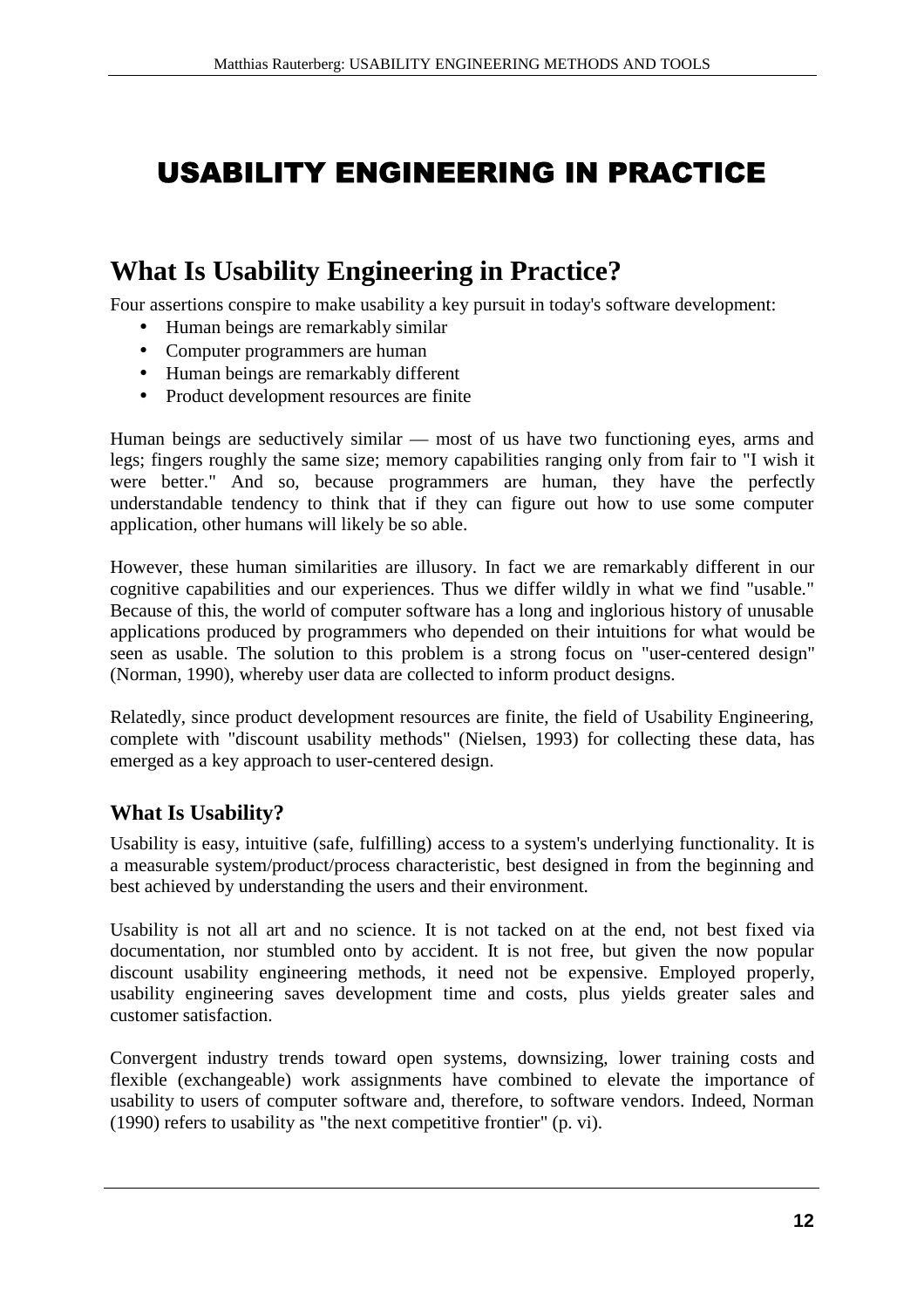### **Usability Isn't Just a "Nice to Have"**

No longer considered just aesthetics or a final adjustment of the graphics, good usability translates to reduced customer training costs, increased customer productivity, reduced customer support costs, higher customer satisfaction, better press (internally and externally), and concomitant higher sales (or, for internal development organizations, higher usage and throughput). There is particular attention paid to, and expectation of, usability in the open systems, client/server world. However, even in legacy, character-based systems, level of usability can mean the presence or absence of high throughput and high user satisfaction.

### **Usability Engineering**

Good usability engineering begins with user-centered design — an early and ongoing attention paid to who the product's users will be and what tasks they'll be trying to carry out with the product. Unless all your users are just like the product developers, it's a bad idea for those developers to depend solely on their intuitions about what is and is not usable. Thus, it is best to assume an "empirical" design approach — design informed by user data.

Following are methods and tools you can employ to help ensure your customers find your system, product or process usable:

- Task analysis understanding users, tasks and environments
- Design guidelines for how to do a good job with the first draft
- Prototype testing long before underlying function is coded
- Usability walkthroughs like code walk throughs, but with a focus on usability
- Heuristic evaluations a usability professional's "professional judgment"
- Usability lab testing in-house, or vended out
- Field testing but don't make this your only investment in usability
- User surveys cheap, but effective

### **Discount Usability Engineering**

The aforementioned discount usability engineering methods, such as usability walkthroughs, are methods that usability professionals (and sometimes the software developers themselves) can employ that have a lower cost (when compared to traditional lab testing of end users) and yet yield nearly the same amount and quality of usability data to help steer product re-designs. Thus, in any formal or informal cost-benefit analysis conducted to cost-justify the use of usability engineering techniques, these discount methods usually prove to be well worth their time and cost.

### **Why Has Usability Been a Problem?**

There are various reasons why software user interfaces are not wondrously usable. Software developers' previously mentioned tendency to depend on their own intuitions is one. Another is an organizational inhibitor to good user interface design: "the limitation of contact between designers/developers and users" (Mayhew and Bias, 1994, p. 296). Whether it has been for reasons of corporate propriety, or because of the expense, or from a fear of allowing customers to interact with "bit heads," software developers have tended not to have a direct line of communication with users.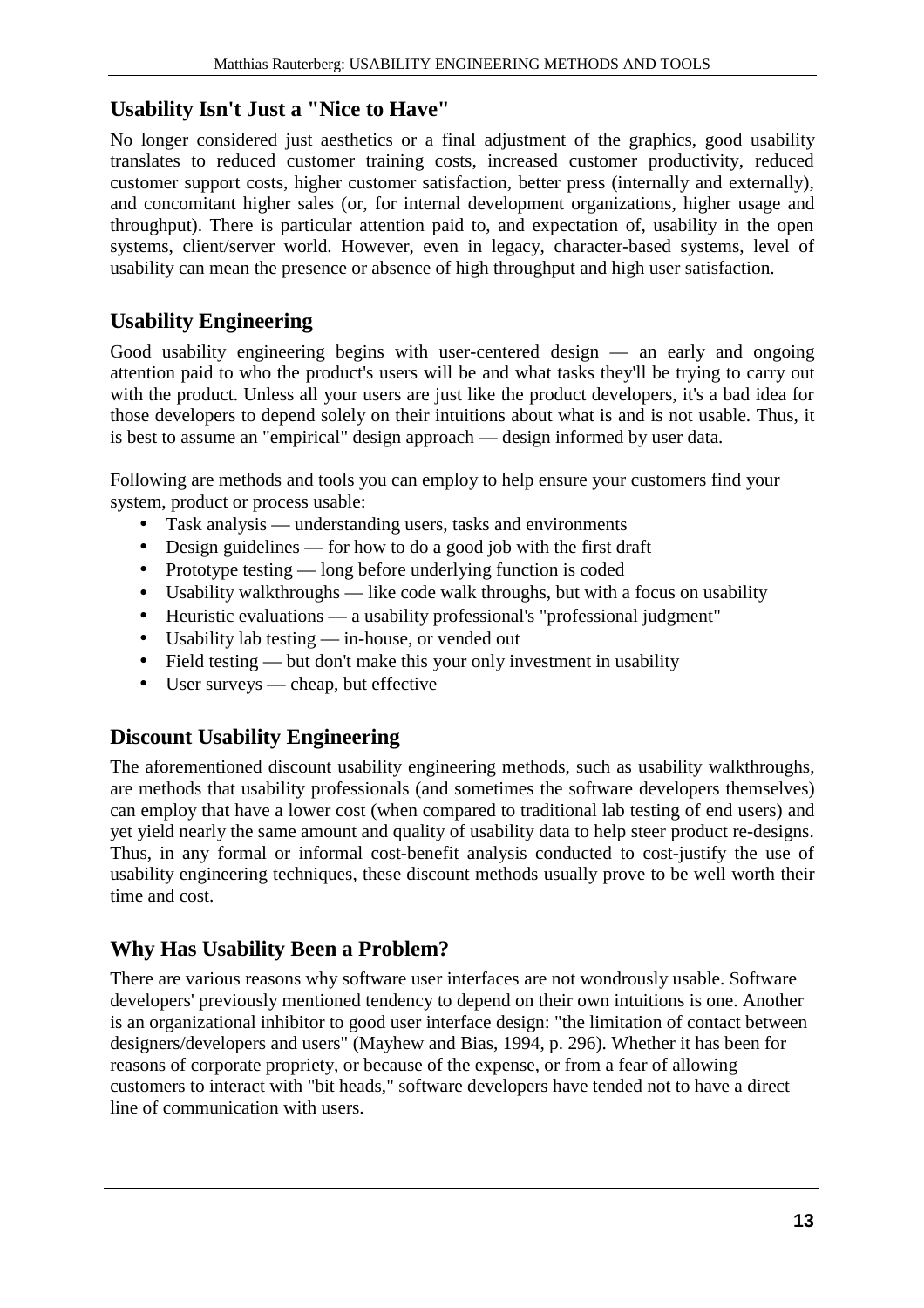### **Another Solution: "Develoops"**

One rich, yet inexpensive (bordering on free) solution to this problem space is to establish a series of feedback loops between product development and other groups within the corporation: thus "develoops." The objective behind these feedback loops is to capture and attend to user data that are already in-house, the least expensive user data imaginable. The establishment of these feedback loops has met with universal support, but it has required approaching the groups one at a time and a tailored approach to these feedback loops. Thus, now there is a structured vehicle for the collection of user data from:

- Customer Support
- Sales
- Pre-sales support
- Training
- Service consultants

### **Within Your Company**

At your company, you should institute an enthusiastic program of gathering and attending to all available user data. This is just one part of a full program of usability engineering. Next initiatives can include:

- Supporting emerging product integration efforts
- Providing usability support for various products and components
- Establishing (or reinforcing) feedback loops within your company
- Establishing a GUI Guidelines document
- Establishing a presence in the trial and beta programs

An informal education effort can be called the "Usability University". It will help drive usability awareness and expertise to all corners of the corporation.

### **Usability** *DOs* **and** *DON'Ts*

The following set of Usability *DOs* and *DON'Ts* should being communicated throughout your company. As you read them, you may want to consider how these could be employed in your environment.

#### *DO:*

- **Design from your end users' perspective.** — Imagine yourself in their shoes, using your product.
- **Ask: Is your product a member of a family of products?** — A product can be usable by itself, but not usable in the context of other user interfaces (UIs).
- **Realize the value of consistency in UIs.** — The goal is positive transfer of knowledge; once a user knows how to use one

application, he or she is a large fraction of the way toward knowing how to use the next one.

• **Comply with UI guidelines.**

— If you have some. If you don't, adopt or build some.

- **Test.**
	- Do it yourself, or get help from a usability professional.
- **Know your customers, potential customers and what they do.** — Be creative about collecting data from them and about them.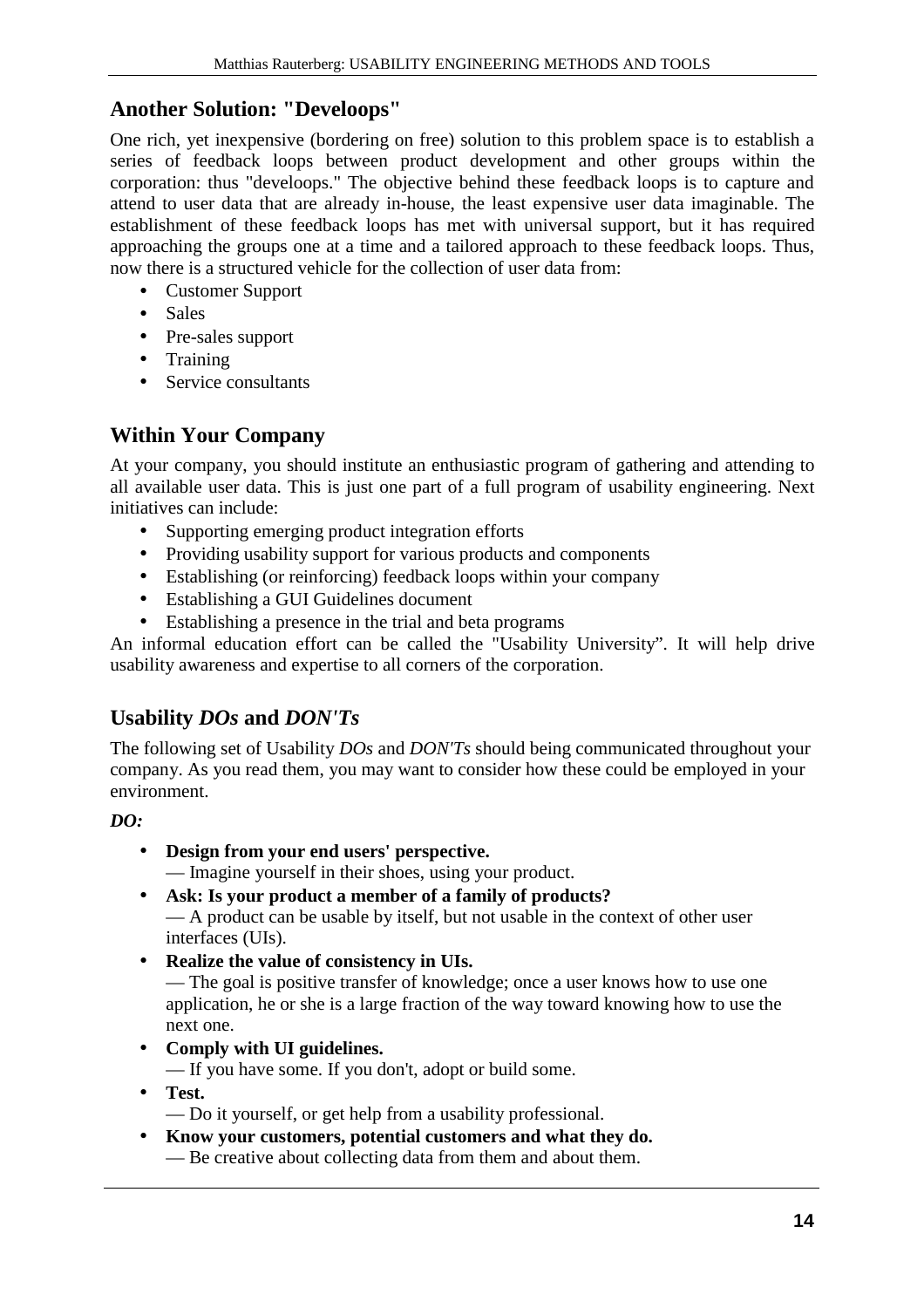- **Ensure the usability of the whole system UI, documentation, online help, support, training.**
	- It all goes in to forming the customers' perception.
- **Make your function accessible.** — "Underlying function" that your users can't get to is the equivalent of "no function."
- **Imagine the pride you'll feel, when your products are celebrated as having "world-class usability."**
	- Can you?

#### *DON'T:*

- **Depend on your intuition.**
	- You may not be representative of your users.
- **Expect to get the design right the first time.** — You budget time for debugging. Design isn't any easier than coding.
- **Think that usability is just selection of UI widgets.** — Usability is look-and-feel, but it also is how well the objects and their relationships match the users' mental models.
- **Expect to achieve good usability by "fixing it in the documentation."** — Good, usable publications are important — as a supplement to a usable UI, not a replacement.
- **Expect usability to be "added on at the end."** — Usability is best designed in from the beginning.
- **Design in a vacuum.** — We're aware of the competition, because it's helping build user expectations.
- **Externalize the internals.** — Your users want to complete a task — they're not interested in how complex the underlying designs are.
- **Let the product be shipped with any known, severe usability problems.** — It's your baby.
- **Assume usability testing will slow down development.** — Good, timely testing can keep you from working on areas that don't need to be fixed.
- **Be satisfied with "good enough."**

— You don't feel this way about the function; don't settle for this with the interface either.

• **Assume that usability is someone else's job.** — It's yours, too.

### **And So?**

To counteract the tendency to think, "If I can perform this task, anyone can," just observe frustrated users struggling with software applications or read the popular press for stories thereof. User-centered design, driven by usability engineering, is the explicit, systematic approach to building software that users will find usable.

In these times of ever-monitored profit margins, it is important to be able to cost justify any "support" efforts in software development. It is easy to quantify usability costs (e.g., salaries, test subjects' fees, developers' time to produce prototypes). While it may be harder to quantify